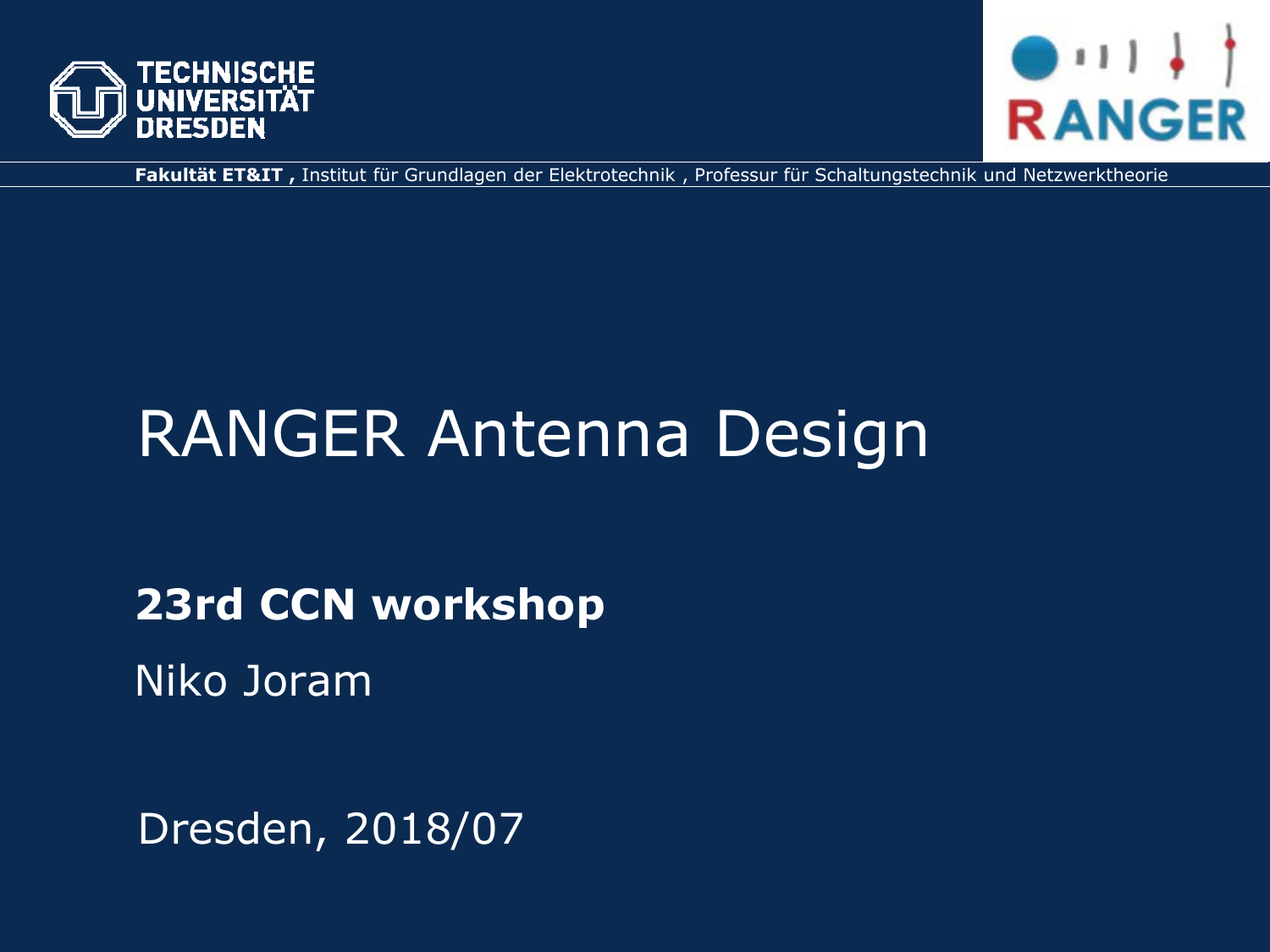

### **Outline**

- **1. Introduction**
- **2. Antenna Basics**
- **3. Design & Simulation**
- **4. Assembly & Measurement**
- **5. Conclusion**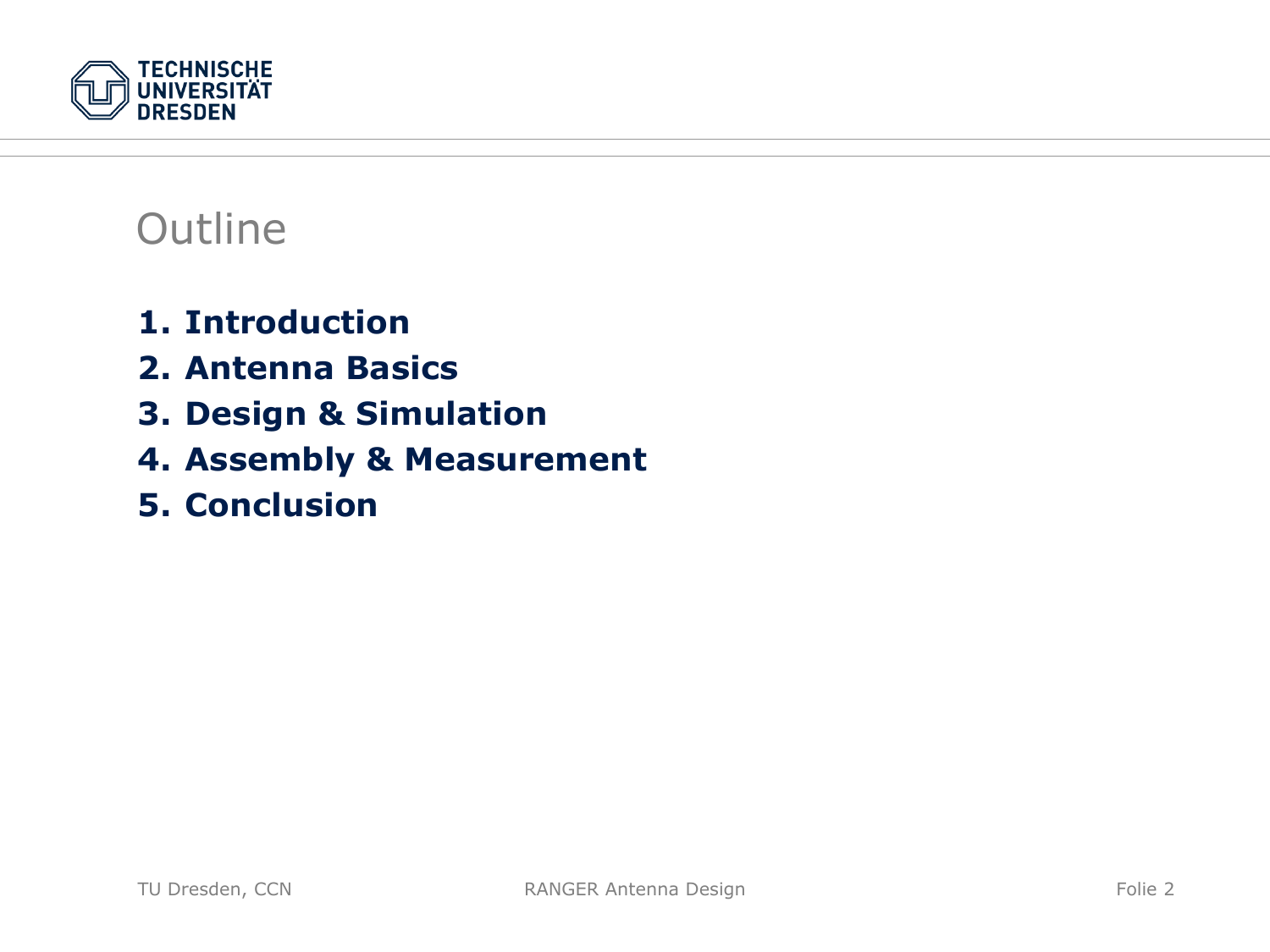

### 1. Introduction

#### **Problem Description**

# $111.$ **RANGER**

- Application: 20 TX + 20 RX Antennas MIMO Radar with digital beamforming for coastal surveillance
- Antennas are available off-the-shelf for many standard frequency bands (e.g. ISM bands, GSM, LTE...)
- $\bullet$  RANGER project has dedicated frequency band *around 3 GHz with around 100 MHz of bandwidth*
- No commercial antennas available for this band!
- $\bullet$ Design own antennas!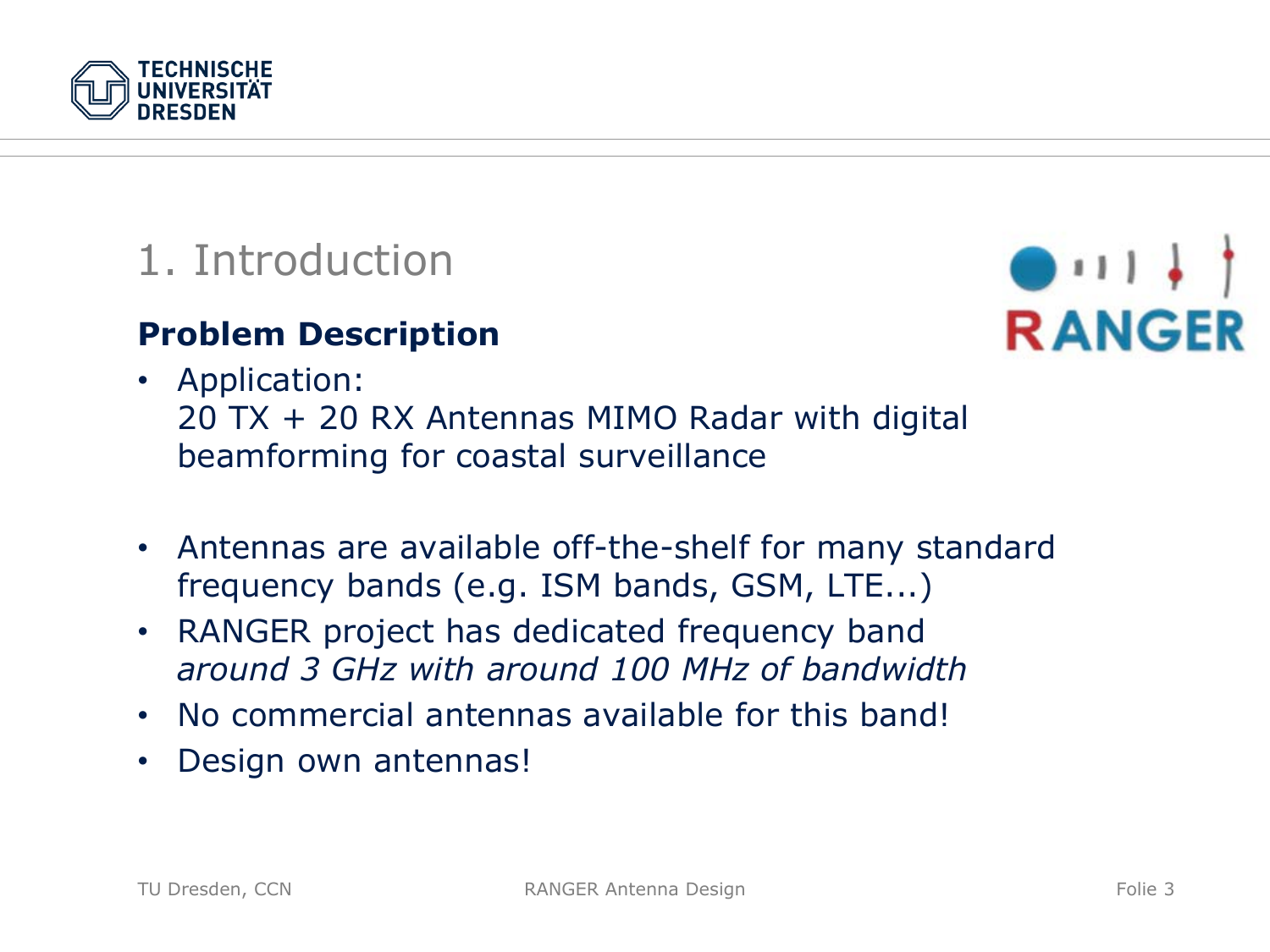

## 1. Introduction

### **Specifications**

**TECHNISCHE** 

- •Frequency around 3 GHz
- •Transmit power of several 10W
- • Bandwidth of around 100 MHz(which is defined as the borders where the input reflection coefficient reaches -10 dB)
- •Directivity (radiation only to the front, not to the back)
- Beam width of around 90°(to illuminate a large field-of-view at once)
- • Minimal group delay variation in the pass band (to minimize phase distortion in digital beamforming)
- •Repeatability of parameters for array manufacturing
- $\bullet$ Resistance against sea conditions (water, salt)
- $\bullet$ Cheap and easy series manufacturing
- •Easy integration into housing without complex mounting

 $\bigcirc$   $\sqcup$   $\bigcirc$ **RANGER** 

exact specifications are classified as EU Restricted

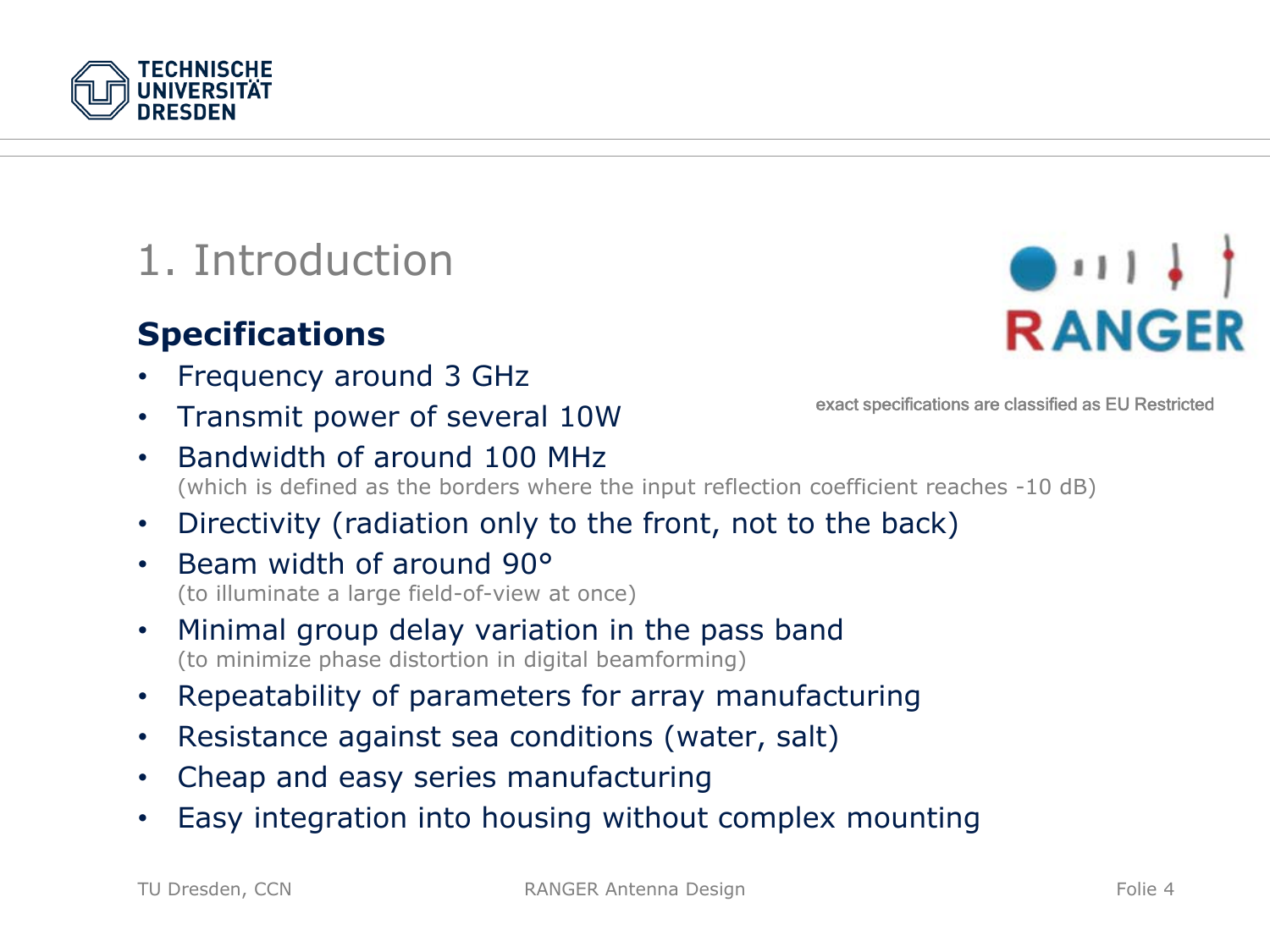

### 1. Introduction

### **Specifications**

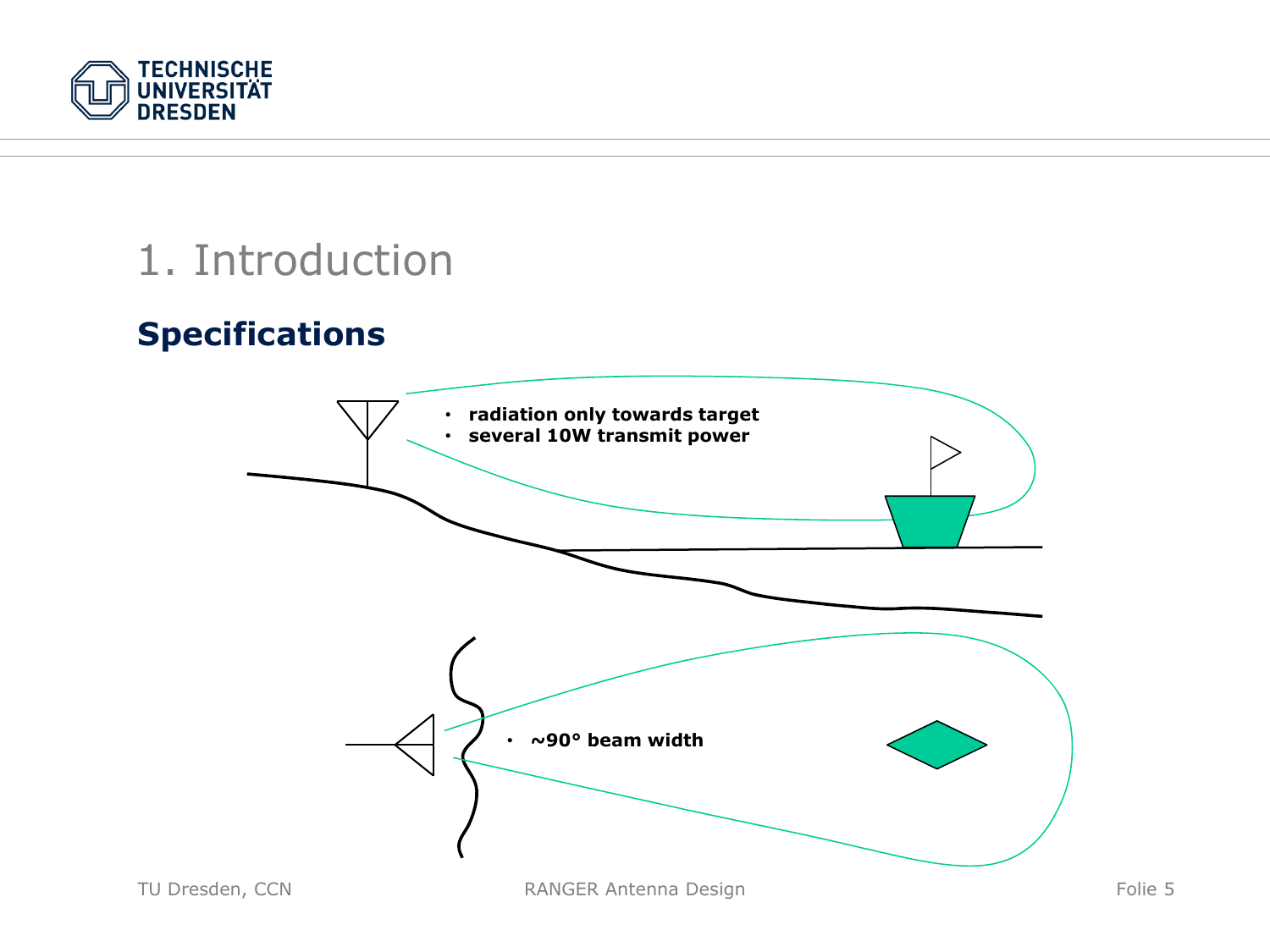

### 2. Antenna Basics

#### **Antenna Type Selection**

- • Wire antenna (e.g. Rod)
	- •simple design, easy tuning
	- complex manufacturing for rugged applications
	- radiates in all directions
- • Horn antenna
	- $\bullet$ high gain, very high bandwidths possible
	- very high directivity, results in (too) small beam width
	- available for sale in required frequency band!
	- very expensive (~900€ per piece)
- • PCB antenna (e.g. Patch, F-shaped, Vivaldi)
	- large range of gain/directivity and beam widths possible
	- cheap mass fabrication
	- more complex design and difficult tuning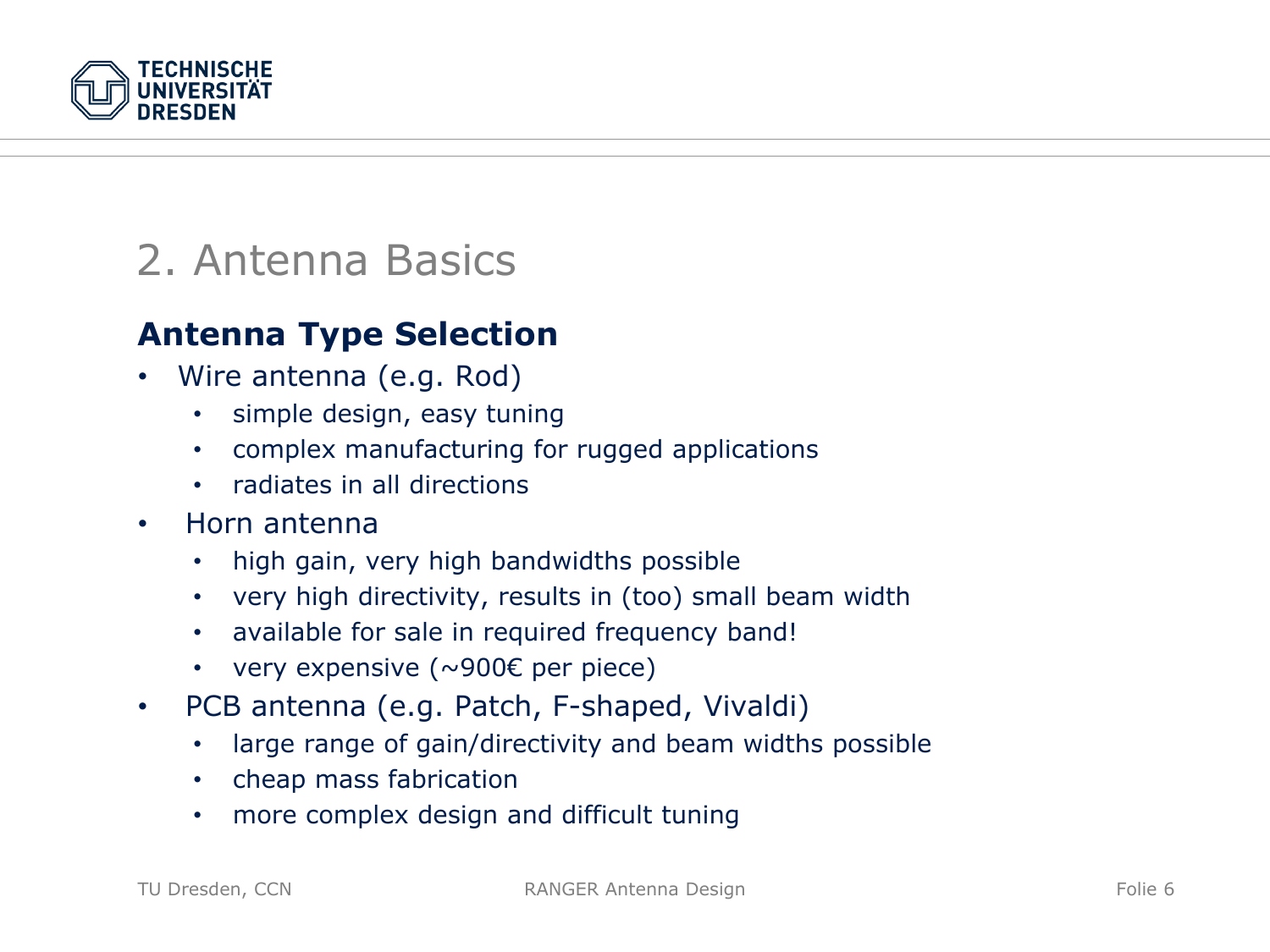

### 2. Antenna Basics

#### **Antenna Type Selection**

• Antenna on PCB seems like best choice, but which one?

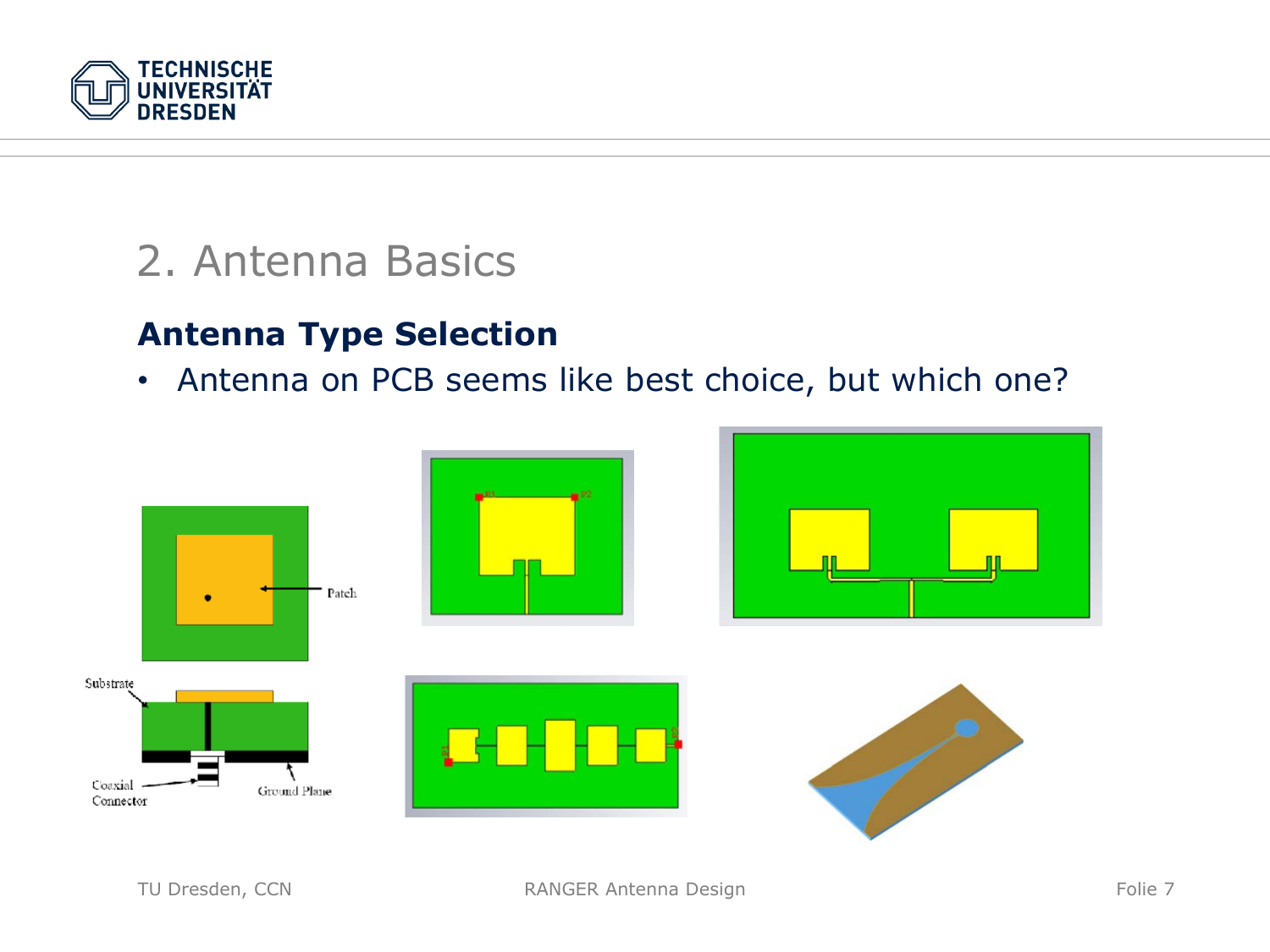

#### **Patch Antenna with Coaxial Feed - Geometry**

 $\bullet$  Rectangular geometry on substrate with signal feed through via and ground plane on the back

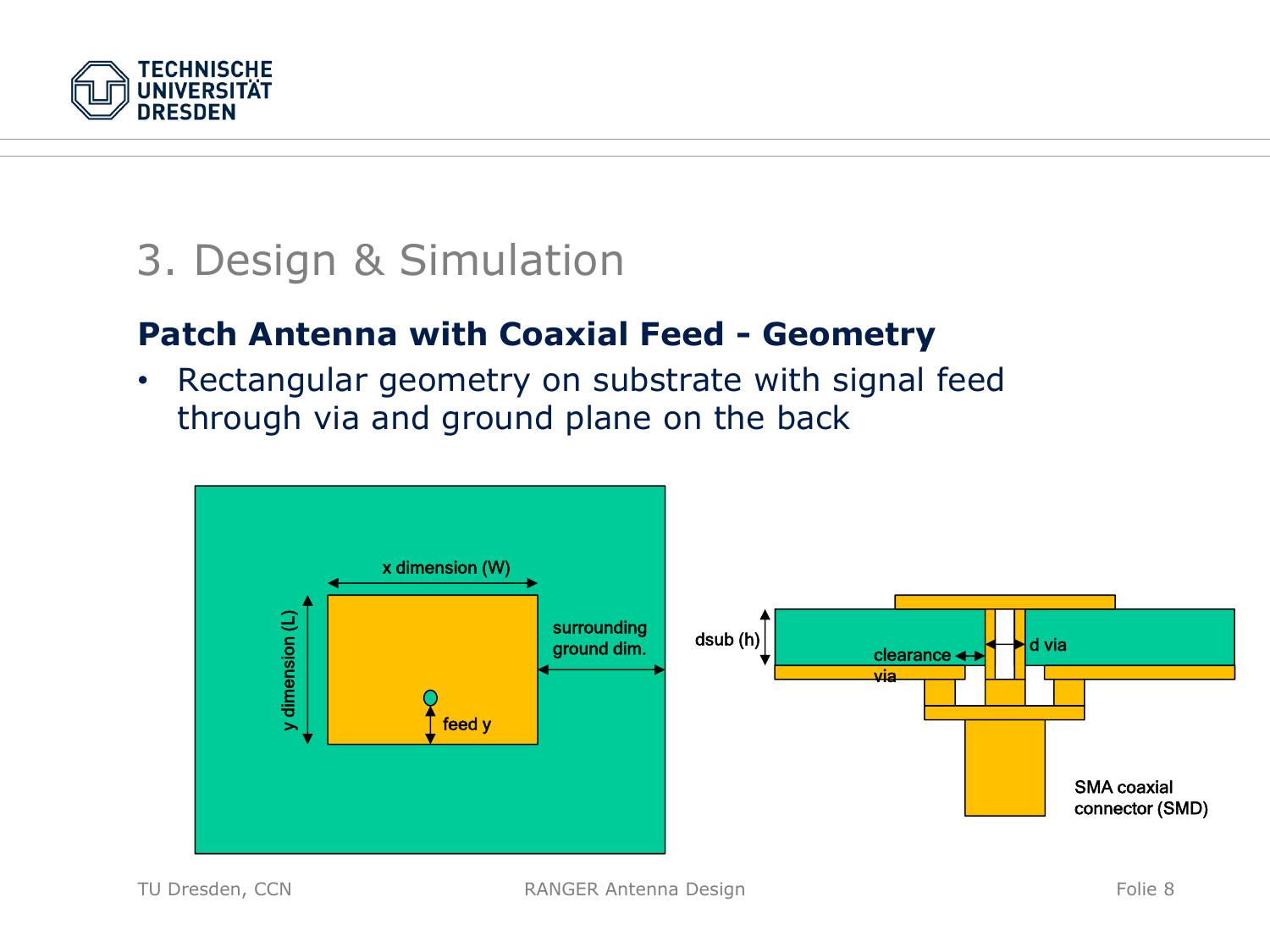

#### **Patch Antenna with Coaxial Feed – Design Equations**

- • Many online patch antenna calculators (e.g. https://www.pasternack.com/t-calculator-microstrip-ant.aspx)
- Width x and length y depend on substrate dielectric and height and the required resonance frequency

$$
Width = \frac{c}{2f_0\sqrt{\frac{\varepsilon_R+1}{2}}}; \quad \varepsilon_{eff} = \frac{\varepsilon_R+1}{2} + \frac{\varepsilon_R-1}{2} \sqrt{\frac{1}{1+12\left(\frac{h}{W}\right)}}
$$

Length =  $\frac{c}{2f_0\sqrt{\varepsilon_{eff}}}$  - 0.824h  $\left(\frac{(\varepsilon_{eff}+0.3)(\frac{W}{h}+0.264)}{(\varepsilon_{eff}-0.258)(\frac{W}{h}+0.8)}\right)$ 

Example @3GHz on 1.51mm RO4350B

Width  $\sim$  31.2mm Length  $\sim$  24.4mm

• Feed point has to be found such that the impedance at this point of the patch matches to 50 Ohms (by EM simulation) (or your required system impedance)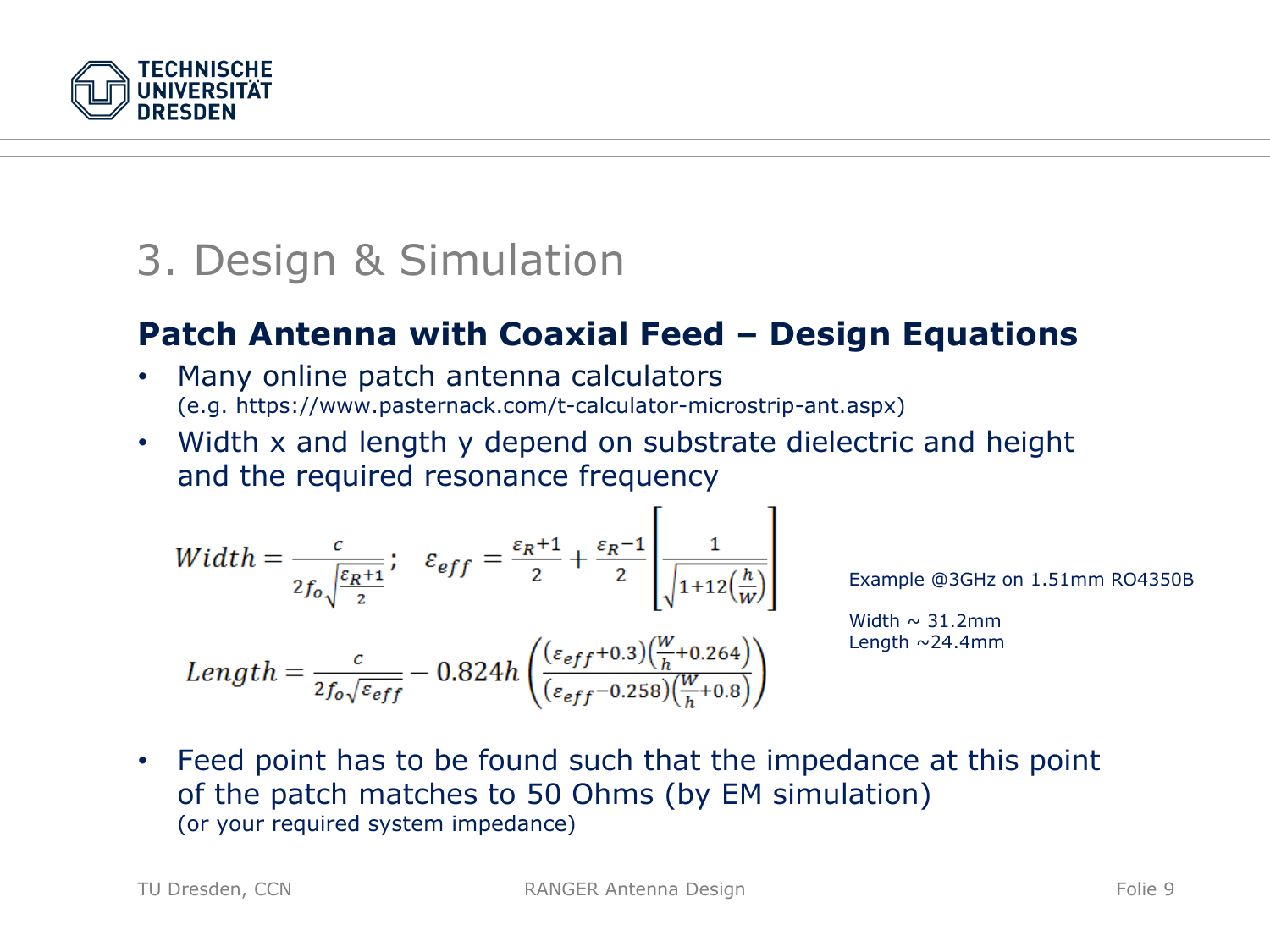

#### **Patch Antenna with Coaxial Feed – Simulation**

- •3D EM Simulation with Keysight EMPro 2017
- •Model includes coaxial connector
- $\bullet$ Example on Mitarbeiter drive: Y:\Anleitungen\_Dokumentation\EMPro
- $\bullet$ Test of FR-4 (cheap) and Rogers RO4350B (low loss RF substrate)

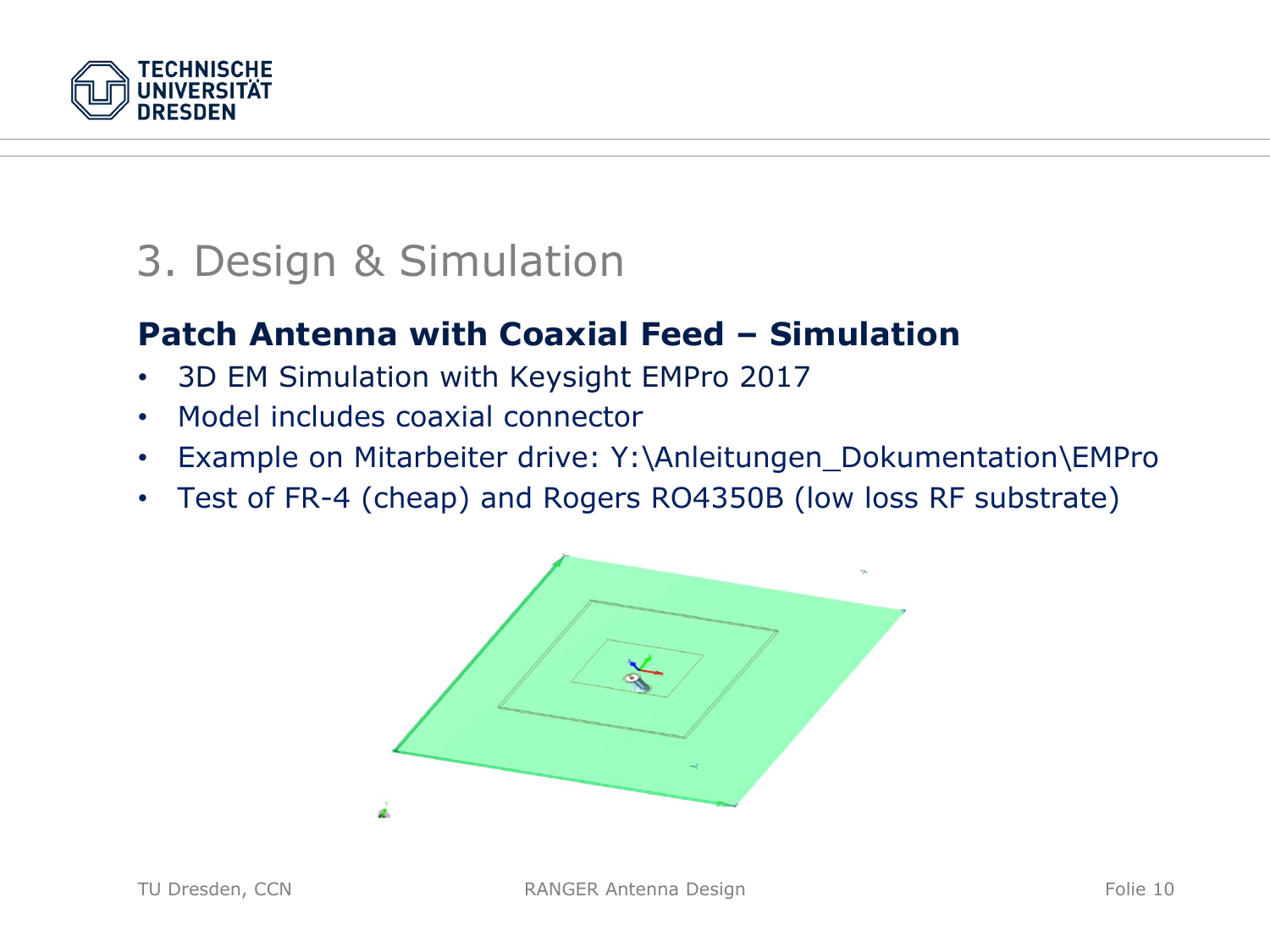

#### **Patch Antenna with Coaxial Feed – Simulation**

#### **Observations during simulations around 3 GHz:**

- $\bullet$  Design equations give only a rough estimate, around 100 MHz away from the calculated frequency
- • Bandwidth increases with dielectric thickness (use thick material, e.g. 1.55mm for FR4, or use air as dielectric and add patch with spacer)
- $\bullet$ Maximum practical bandwidth of substrate patch is around 70-80 MHz
- • Ground plane needs to surround patch with at least half its length for good return loss and validity of the design equations
- •Gold plating of the copper makes for some 10 MHz of resonance frequency shift
- • Via diameter and clearance has negligible influence, if resonably sized (not overly large or overly small)
- • Feed position in y direction mainly changes return loss, but also resonance frequency; there is an optimum feed point for a certain range of patch widths and lengths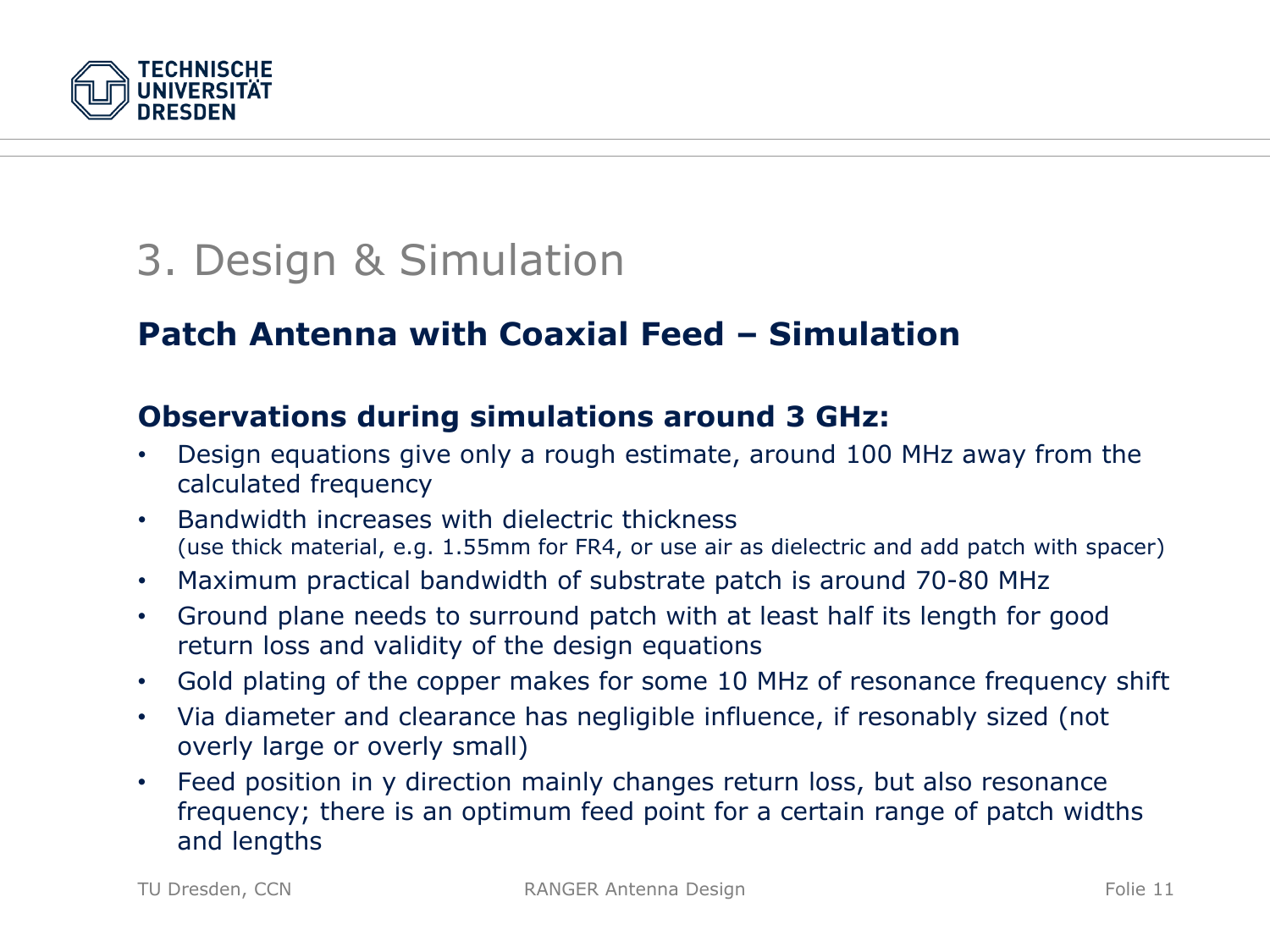

#### **Patch Antenna with Coaxial Feed – Simulation**

- • Fabrication tolerances, variation of:
	- •Dielectric thickness
	- Dielectric constant
	- Copper thickness
	- Under/over-etching

| Thickness / mm | <b>Frequency Band/ GHz</b> |
|----------------|----------------------------|
| 1.51           | 3.120-3.184                |
| 1.55           | 3.091-3.157                |
| 1.60           | 3.088-3.154                |

|     | Dielectric const.   Frequency Band/<br>GHz |
|-----|--------------------------------------------|
| 4.2 | 3.163-3.231                                |
| 4.4 | 3.101-3.167                                |
| 4.6 | 3.013-3.077                                |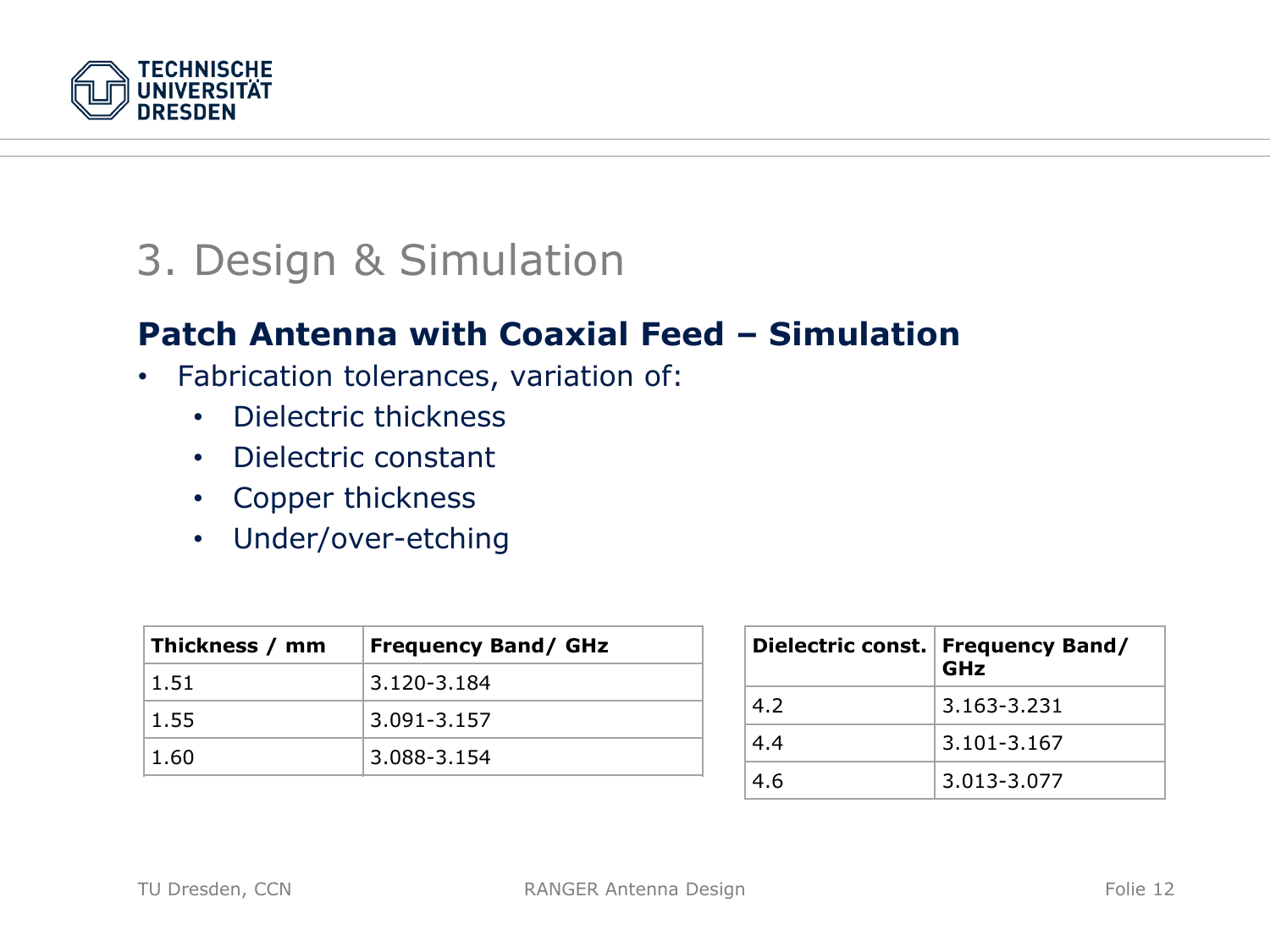

#### **Manufacturing Issues**

- • Multi-CB
	- $\bullet$ FR-4 (50€/100cm²), Rogers RO4350B (~200€/100cm²)
	- • FR-4 material composition and thickness changes severely over several runs, no optimization possible
	- Comparably cheap Rogers fabrication
- •**Contag** 
	- FR-4 (119€/100cm²), Rogers RO4003 (~256€/100cm²)
	- FR-4 material stays constant between runs, if requested!
	- More expensive Rogers fabrication
- $\bullet$ Fabricate Rogers prototypes at Multi-CB, FR-4 prototypes at Contag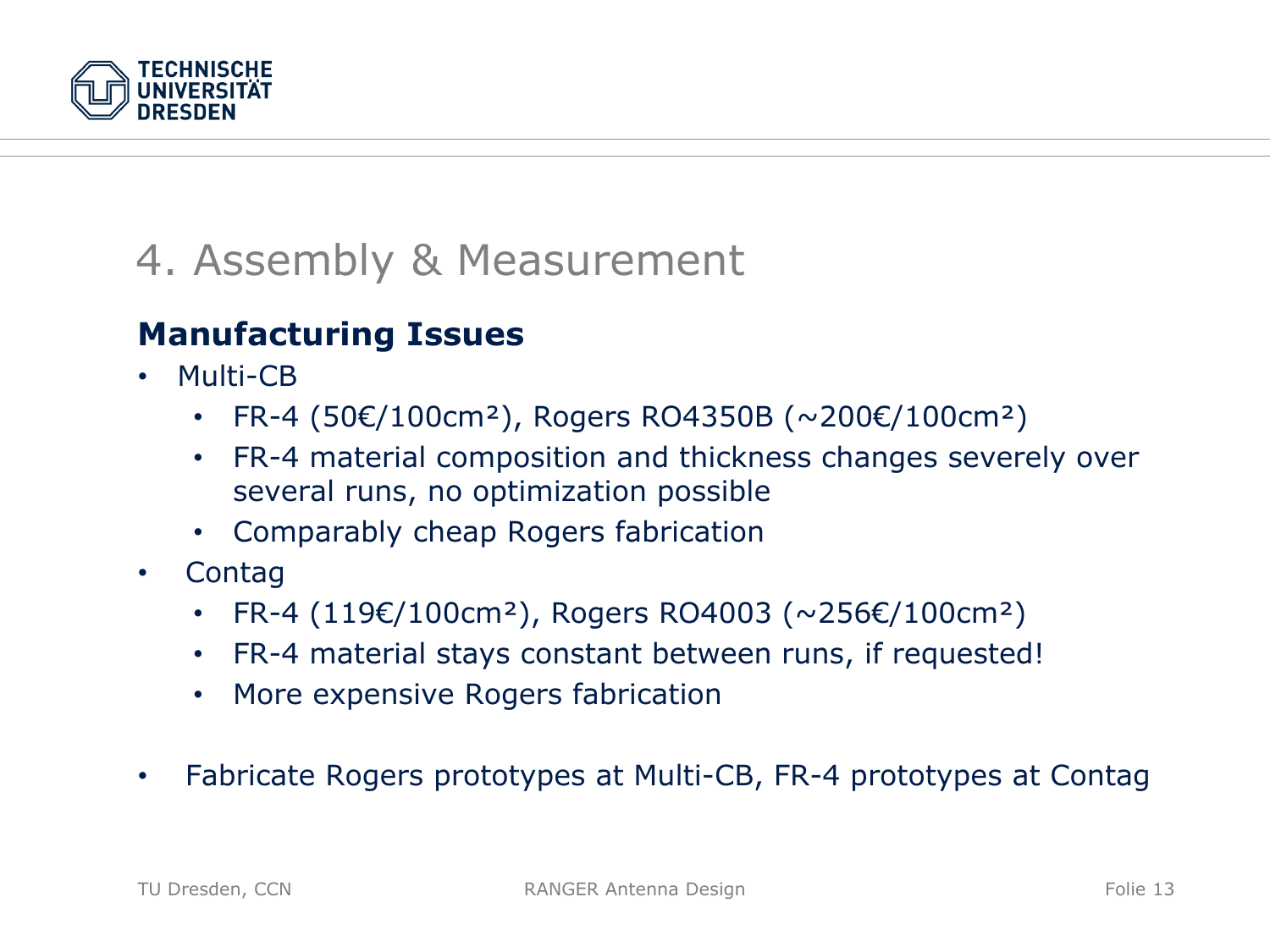

#### **Assembly in Reflow Oven**

Pad geometry for SMD connector Via for feed in the middle

Apply solder paste from syringe

Place connector and bake in the oven e





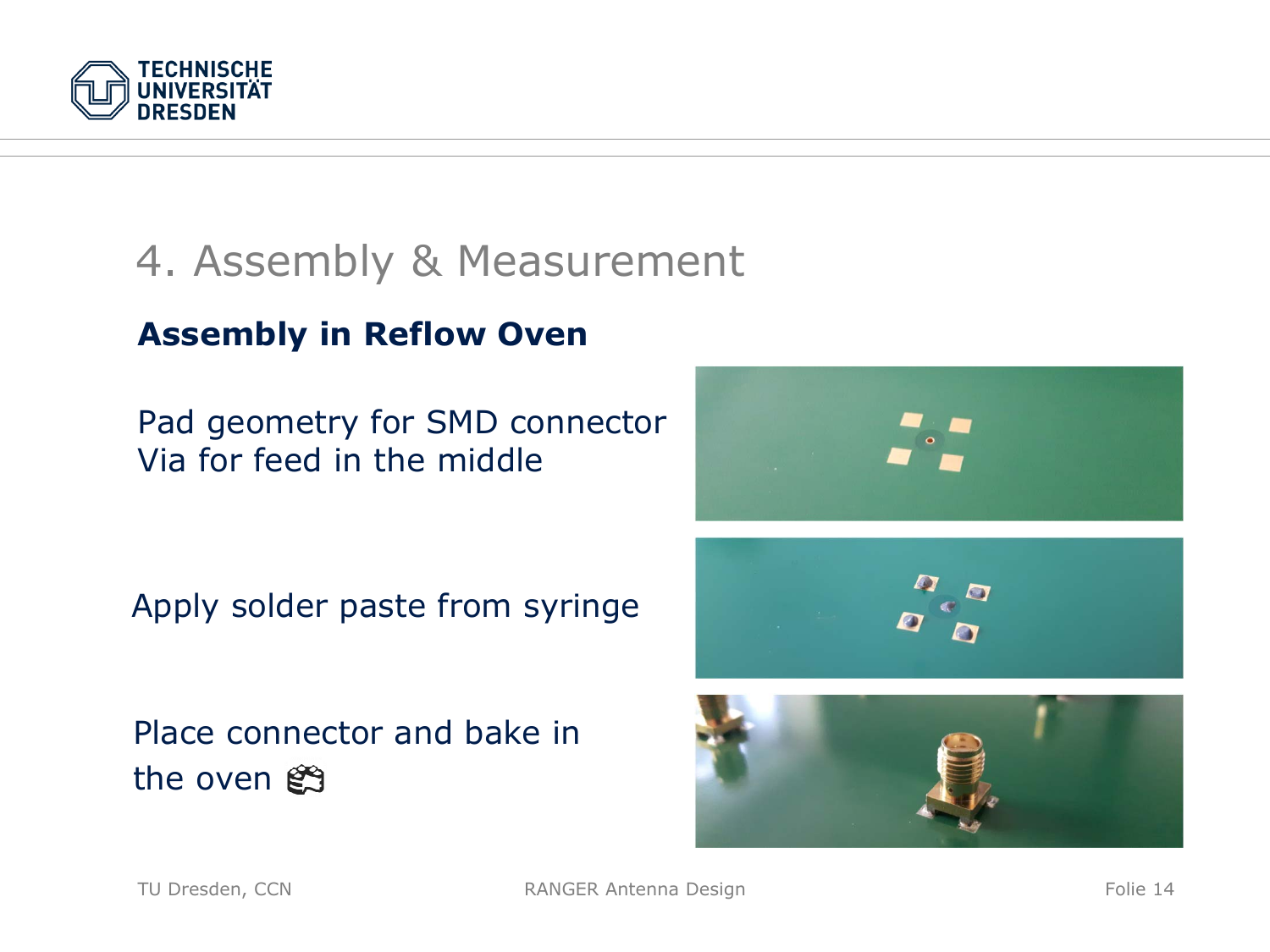

#### **Some optimization steps later...**

- •Slightly different widths, lengths and feed positions
- • +/-150 MHz spread of resonance frequency (to compensate for thickness and dielectric variations)
- $\bullet$ Conformal coating with Plastik70 spray lacquer



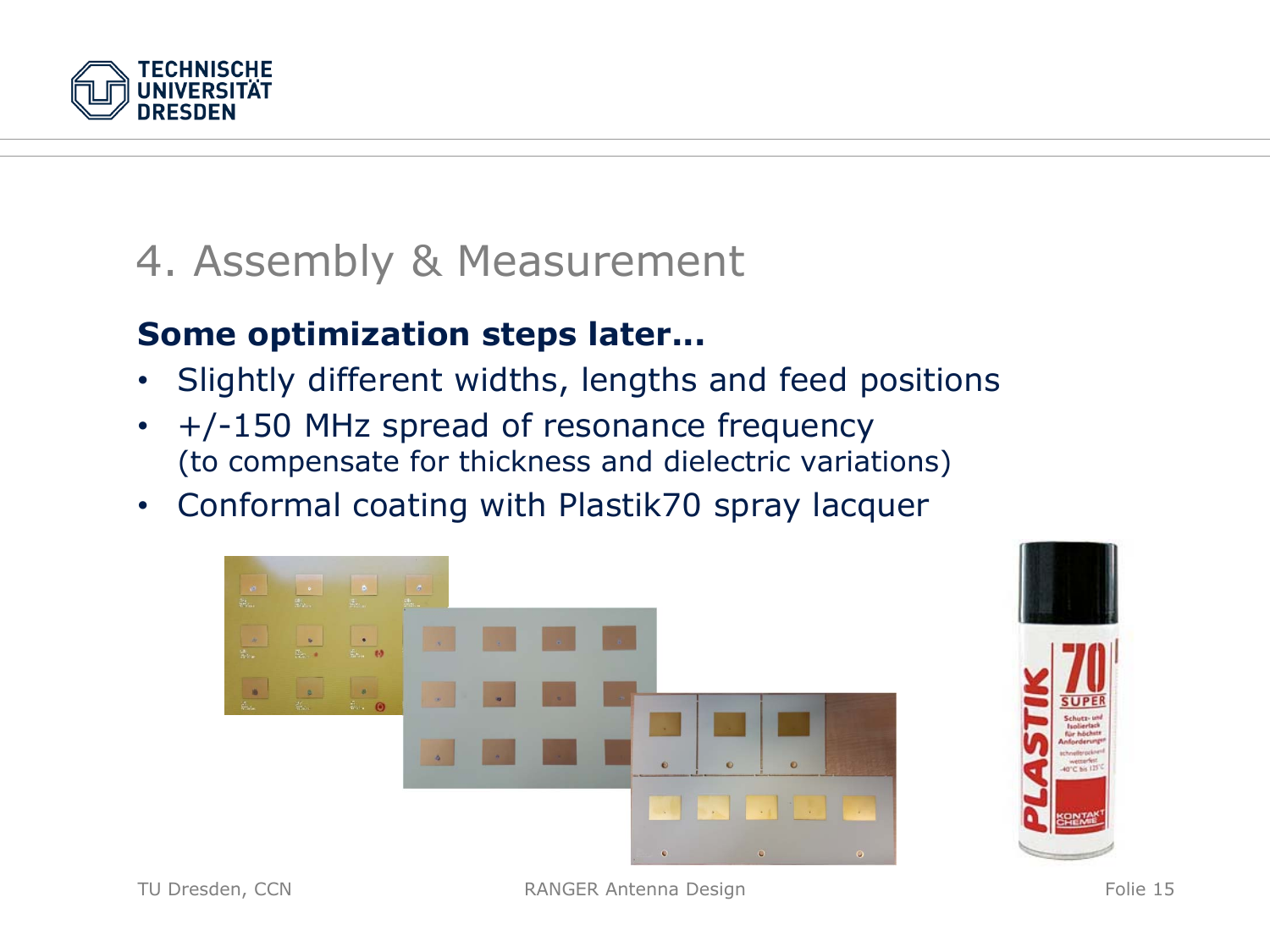

#### **Results – FR-4**

- •Simulation predicted resonance frequency  $\sim$  100 MHz too high
- •Conformal coating reduces frequency by 5-10 MHz

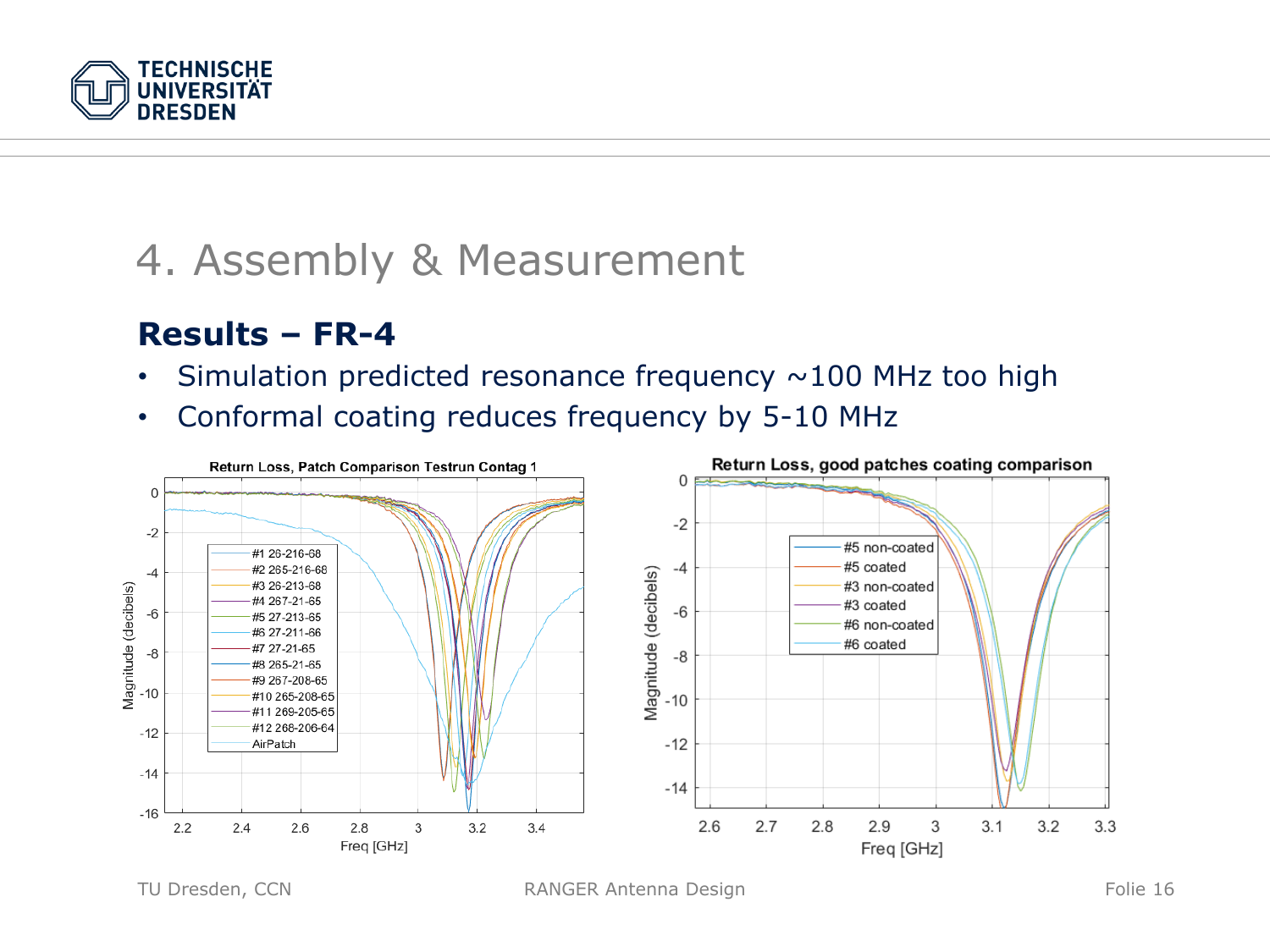

#### **Results – Rogers RO4350B**

- •Simulation predicted resonance frequency  $\sim$  100 MHz too high
- •Conformal coating reduces frequency by 5-10 MHz
- •Much better return loss than FR-4

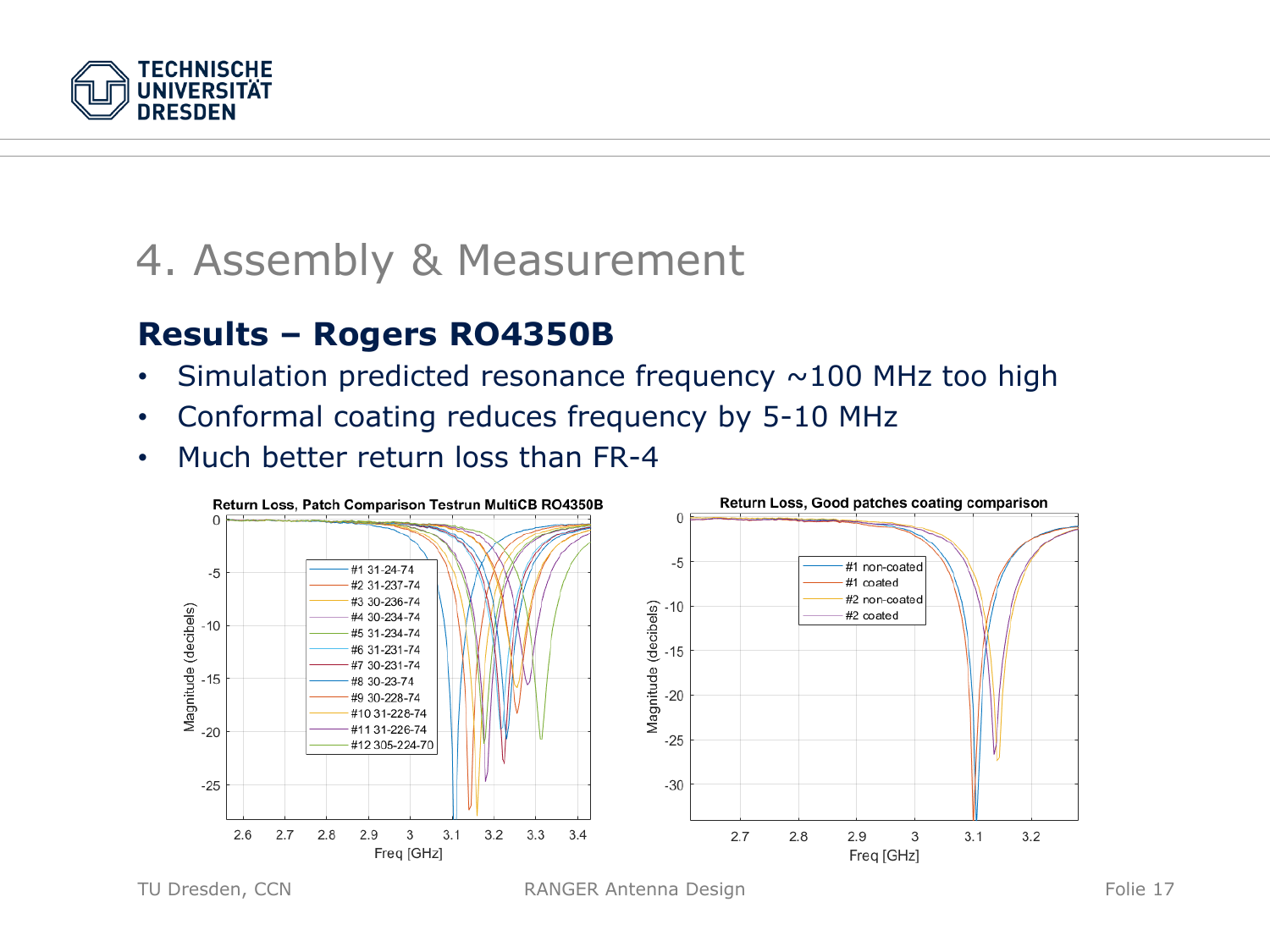

#### **Results – Group Delay**

- •Measured with two equal patch antennas
- $\bullet$ Variation of only  $\sim$  200ps in the band of interest (similar magnitude as of RF bandpass filters)

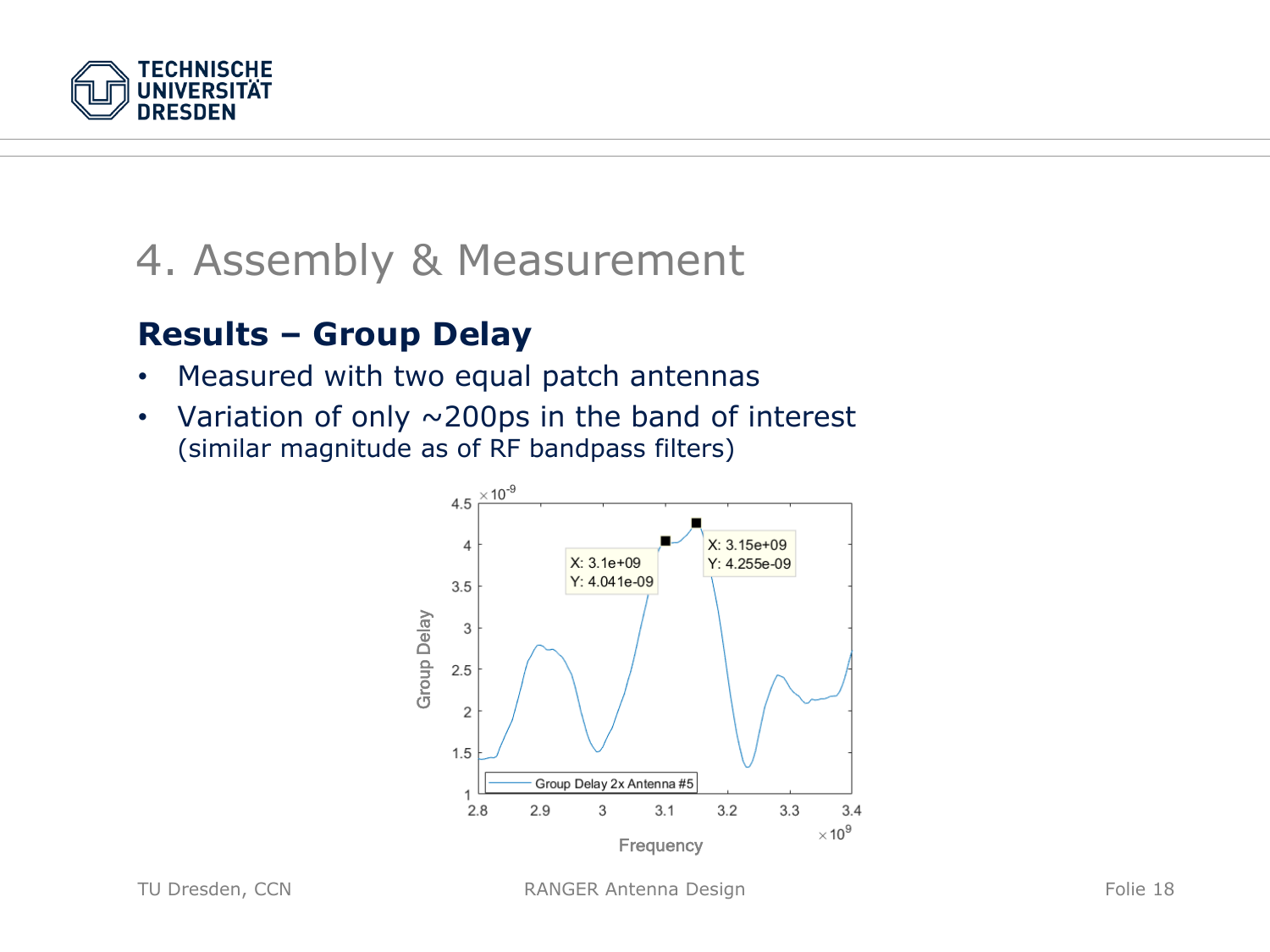

#### **Results – Directivity** (simulated)

- Very limited radiation to the back of the antenna
- •3 dB beam width of 70°, gain of 7.2 dBi